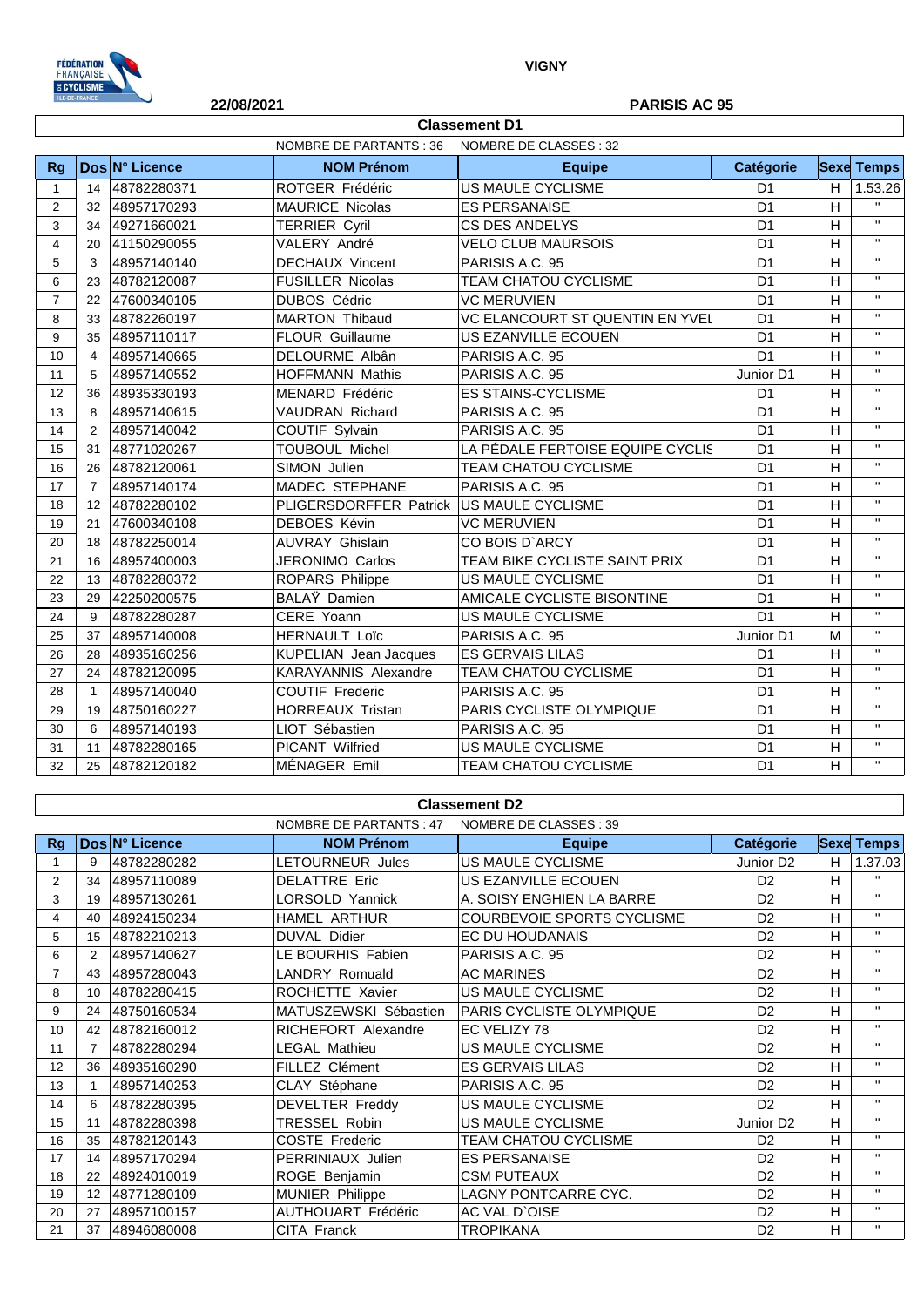| 22 | 16             | 48935130326 | <b>GUYARD Julien</b>     | USM GAGNY                       | D <sub>2</sub>        | н  | $\mathbf{H}$ |
|----|----------------|-------------|--------------------------|---------------------------------|-----------------------|----|--------------|
| 23 | 17             | 48957130122 | <b>DOS SANTOS Victor</b> | A. SOISY ENGHIEN LA BARRE       | D <sub>2</sub>        | H. | $\mathbf{H}$ |
| 24 | $\overline{4}$ | 48957070037 | <b>LEHNERT Stephane</b>  | <b>AS HERBLAY</b>               | D <sub>2</sub>        | H. | $\mathbf{H}$ |
| 25 | 30             | 48957100111 | <b>MARLIER Michel</b>    | AC VAL D'OISE                   | D <sub>2</sub>        | H. | $\mathbf{H}$ |
| 26 | 28             | 48957100156 | FOULON Baptiste          | AC VAL D'OISE                   | D <sub>2</sub>        | H  | $\mathbf{H}$ |
| 27 | 20             | 48924080245 | <b>BRODIN Charles</b>    | A. C. B. B.                     | D <sub>2</sub>        | H. | $\mathbf{H}$ |
| 28 | 8              | 48782280414 | LEMARINIER Samuel        | US MAULE CYCLISME               | D <sub>2</sub>        | н  | $\mathbf{H}$ |
| 29 | 18             | 48957130149 | LEGROS Eric              | A. SOISY ENGHIEN LA BARRE       | D <sub>2</sub>        | н  | $\mathbf{H}$ |
| 30 | 45             | 49270140047 | PINARD Guillaume         | VC VERNON                       | D <sub>2</sub>        | м  | $\mathbf{H}$ |
| 31 | 32             | 48935050580 | DESPREZ Rodolphe         | <b>CM AUBERVILLIERS 93</b>      | D <sub>2</sub>        | н  | $\mathbf{H}$ |
| 32 | 21             | 48782100384 | LE DANTEC Gwennig        | ROUE D'OR CONFLANAISE           | 1ère Catégorie        | D  | $\mathbf{H}$ |
| 33 | 5              | 48782280183 | <b>DELSART Eddy</b>      | US MAULE CYCLISME               | D <sub>2</sub>        | H. | $\mathbf{H}$ |
| 34 | 33             | 41420150834 | EONO Yohan               | C.R.4 CHEMINS/ROANNE            | D <sub>2</sub>        | H. | $\mathbf{H}$ |
| 35 | 13             | 48957170302 | LACORE William           | <b>ES PERSANAISE</b>            | D <sub>2</sub>        | н  | $\mathbf{H}$ |
| 36 | 47             | 48750160467 | PEAUD Lélio              | <b>PARIS CYCLISTE OLYMPIQUE</b> | Junior D <sub>2</sub> | М  | $\mathbf{H}$ |
| 37 | 25             | 48935190046 | <b>GUARY Eddy</b>        | <b>SE PAVILLONNAIS</b>          | D <sub>2</sub>        | н  | $\mathbf{H}$ |
| 38 | 26             | 48935190048 | <b>RENARD Alain</b>      | <b>SE PAVILLONNAIS</b>          | D <sub>2</sub>        | н  | $\mathbf{H}$ |
| 39 | 41             | 41690030161 | <b>NIOGRET Pierre</b>    | A.C. LYON VAISE                 | D <sub>2</sub>        | H  | $\mathbf{H}$ |
| 40 |                |             |                          |                                 |                       |    |              |

## **Classement D3**

|                |                 |                  | NOMBRE DE PARTANTS : 34  | NOMBRE DE CLASSES : 30        |                  |   |                   |
|----------------|-----------------|------------------|--------------------------|-------------------------------|------------------|---|-------------------|
| Rq             |                 | Dos N° Licence   | <b>NOM Prénom</b>        | <b>Equipe</b>                 | <b>Catégorie</b> |   | <b>Sexe Temps</b> |
| 1              | 31              | <b>C.JOURNEE</b> | <b>GERARDIN Julien</b>   | <b>CARTE JOURNEE</b>          | D <sub>3</sub>   | M | 1.26.04           |
| $\overline{2}$ | 25              | 48913260099      | ROBINET Stephane         | <b>AC ORSAY</b>               | D <sub>3</sub>   | H | $\mathbf{H}$      |
| 3              | 9               | 48957290047      | LE FOLL Didier           | <b>EC OSNY PONTOISE</b>       | D <sub>3</sub>   | H | $\mathbf{H}$      |
| $\overline{4}$ | 28              | <b>C.JOURNEE</b> | LE MOAL Bruno            | <b>CARTE JOURNEE</b>          | D <sub>3</sub>   | M | $\mathbf{H}$      |
| 5              | 21              | 48782250100      | <b>FAURE CEDRIC</b>      | CO BOIS D'ARCY                | D <sub>3</sub>   | H | $\mathbf{H}$      |
| 6              | 17              | 48957100030      | <b>GAMAIN Olivier</b>    | AC VAL D'OISE                 | D <sub>3</sub>   | H | $\mathbf{H}$      |
| $\overline{7}$ | 23              | 47600220001      | SOLER Alexandre          | <b>CC FORMERIE</b>            | D <sub>3</sub>   | Н | $\mathbf{H}$      |
| 8              | 29              | 48946080013      | <b>ISMAR Gilbert</b>     | <b>TROPIKANA</b>              | D <sub>3</sub>   | M | $\mathbf{H}$      |
| 9              | 5               | 48782280210      | <b>BOUST Alexandre</b>   | US MAULE CYCLISME             | D <sub>3</sub>   | H | $\mathbf{H}$      |
| 10             | 22              | 47600220002      | DURAND Jacky             | <b>CC FORMERIE</b>            | D <sub>3</sub>   | н | $\mathbf{H}$      |
| 11             | 18              | 48782350066      | ROCHEFORT Michel         | <b>VC MONTIGNY BRETONNEUX</b> | D <sub>3</sub>   | H | $\mathbf{H}$      |
| 12             | 13              | 48957110023      | <b>GRIMAL Hervé</b>      | US EZANVILLE ECOUEN           | D <sub>3</sub>   | H | $\mathbf{H}$      |
| 13             | 12              | 48957110180      | <b>GESLIN Cyril</b>      | US EZANVILLE ECOUEN           | D <sub>3</sub>   | H | $\mathbf{H}$      |
| 14             | 8               | 48782280368      | <b>SEGRETAIN Benoit</b>  | US MAULE CYCLISME             | D <sub>3</sub>   | H | $\mathbf{H}$      |
| 15             | 20              | 48924020107      | <b>LHUISSIER Gilbert</b> | LES BLEUS DE FRANCE           | D <sub>3</sub>   | H | $\mathbf{H}$      |
| 16             | 10 <sup>1</sup> | 48957400020      | <b>LOPES Carlos</b>      | TEAM BIKE CYCLISTE SAINT PRIX | D <sub>3</sub>   | Н | $\mathbf{u}$      |
| 17             | $\mathbf 1$     | 48957140074      | <b>GOETZ Didier</b>      | PARISIS A.C. 95               | D <sub>3</sub>   | н | $\mathbf{H}$      |
| 18             | 16              | 48957100145      | CHAMVOUX Olivier         | AC VAL D'OISE                 | D <sub>3</sub>   | H | $\mathbf{H}$      |
| 19             | 24              | 48913260095      | LABARRE Christophe       | <b>AC ORSAY</b>               | D <sub>3</sub>   | H | $\mathbf{H}$      |
| 20             | 3               | 48957080237      | JEUDY Fabien             | ARGENTEUIL VAL DE SEINE 95    | D <sub>3</sub>   | H | $\mathbf{H}$      |
| 21             | 19              | 48957170031      | <b>FLAHAUT Lionel</b>    | <b>ES PERSANAISE</b>          | D <sub>3</sub>   | H | $\mathbf{H}$      |
| 22             | 6               | 48782280346      | CONVERT Yohann           | US MAULE CYCLISME             | D <sub>3</sub>   | H | $\mathbf{H}$      |
| 23             | 26              | 48958000030      | <b>VERGEREAU Bernard</b> |                               | D <sub>3</sub>   | M | $\mathbf{H}$      |
| 24             | 11              | 48957110014      | <b>BENNOIN Luc</b>       | US EZANVILLE ECOUEN           | D <sub>3</sub>   | н | $\mathbf{H}$      |
| 25             | $\overline{7}$  | 48782280358      | <b>GRAVELAIS Michaël</b> | US MAULE CYCLISME             | D <sub>3</sub>   | H | $\mathbf{H}$      |
| 26             | 30              | <b>C.JOURNEE</b> | LAINE Jean Christophe    | <b>CARTE JOURNEE</b>          | D <sub>3</sub>   | M | $\mathbf{H}$      |
| 27             | 32              | 48946080020      | FEVAL Yann               | <b>TROPIKANA</b>              | D <sub>3</sub>   | M | $\mathbf{H}$      |
| 28             | $\overline{2}$  | 48957140081      | PIRIOU Bruno             | PARISIS A.C. 95               | D <sub>3</sub>   | н | $\mathbf{H}$      |
| 29             | 15              | 48782100218      | <b>BACHELOT Gérard</b>   | ROUE D'OR CONFLANAISE         | D <sub>3</sub>   | Н | $\mathbf{H}$      |
| 30             | 33              | C.JOURNEE        | <b>ARMATI Thierry</b>    | <b>CARTE JOURNEE</b>          | D <sub>3</sub>   | M | $\mathbf{H}$      |

| <b>Classement D4</b> |                                                   |                |                             |                                   |           |   |                   |
|----------------------|---------------------------------------------------|----------------|-----------------------------|-----------------------------------|-----------|---|-------------------|
|                      | NOMBRE DE CLASSES : 28<br>NOMBRE DE PARTANTS : 32 |                |                             |                                   |           |   |                   |
| Rg                   |                                                   | Dos N° Licence | <b>NOM Prénom</b>           | <b>Equipe</b>                     | Catégorie |   | <b>Sexe Temps</b> |
|                      | 12                                                | 48957290023    | <b>CADEI</b> Jean Pierre    | <b>EC OSNY PONTOISE</b>           | D4        | н | 1.12.13           |
| 2                    |                                                   | 48957140138    | <b>HERISSON</b> Jean Marie  | PARISIS A.C. 95                   | D4        | н | $\mathbf{H}$      |
| 3                    | 23                                                | 48935140054    | <b>LAYEN Pascal</b>         | <b>ACCTB SEVRAN</b>               | D4        | н | $\mathbf{H}$      |
| 4                    | 22                                                | 48935190047    | <b>VAN VETTEREN Thierry</b> | <b>SE PAVILLONNAIS</b>            | D4        | H | $\mathbf{H}$      |
| 5                    | 20                                                | 48957110027    | <b>GUILLERAULT Pascal</b>   | US EZANVILLE ECOUEN               | D4        | н | $\mathbf{H}$      |
| 6                    | 18                                                | 48957100160    | <b>MALO Eric</b>            | AC VAL D'OISE                     | D4        | н |                   |
|                      | 24                                                | 48957400022    | CASTEL JACQUES              | TEAM BIKE CYCLISTE SAINT PRIX     | D4        | н | $\mathbf{H}$      |
| 8                    | 16                                                | 48782280205    | <b>JOHAN Patrick</b>        | US MAULE CYCLISME                 | D4        | н | $\mathbf{H}$      |
| 9                    | 19                                                | 48957110046    | <b>EVRARD Christian</b>     | US EZANVILLE ECOUEN               | D4        | н | $\mathbf{H}$      |
| 10                   | 14                                                | 48782280276    | <b>BIARNE Marc</b>          | US MAULE CYCLISME                 | D4        | н |                   |
| 11                   | 11                                                | 48924150009    | <b>MUSELET Christian</b>    | <b>COURBEVOIE SPORTS CYCLISME</b> | D4        | н |                   |
| 12                   | 10                                                | 48924150038    | LE QUERE Marcel             | <b>COURBEVOIE SPORTS CYCLISME</b> | D4        | H |                   |